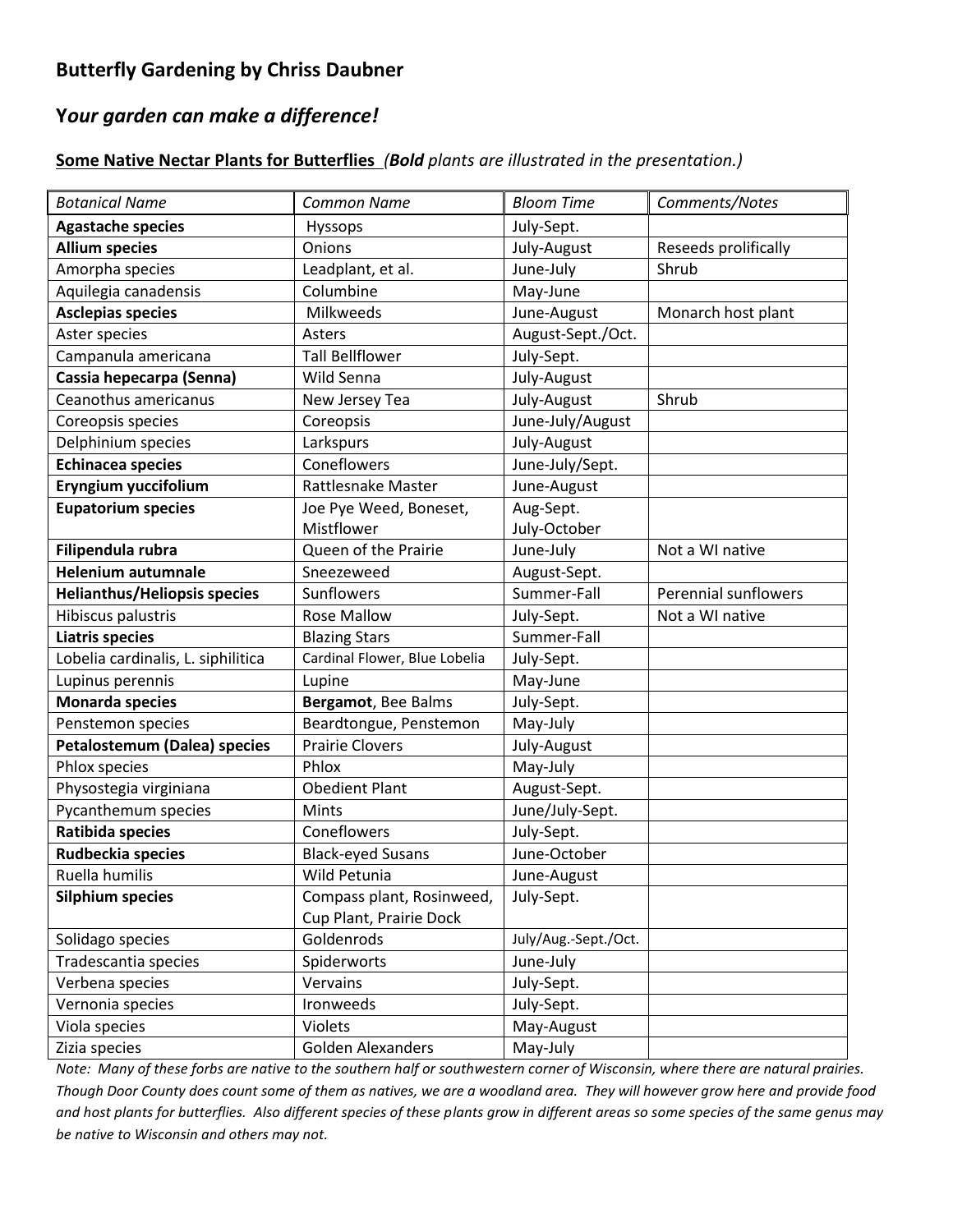## **More Native and Non-native Nectar Plants for Butterflies**

| * Plant is also a host plant                 | # Top Nectar Plant |                                               |  |
|----------------------------------------------|--------------------|-----------------------------------------------|--|
| Achillea (Yarrow)*                           |                    | Impatiens                                     |  |
| Ageratum (Floss Flower)                      |                    | Lantana                                       |  |
| Alcea (Hollyhock)                            |                    | Lavender *                                    |  |
| Anaphalis margaritacea (Pearly Everlasting)* |                    | Liatris (Blazingstar) #                       |  |
| Antirrhinum (Snapdragon)                     |                    | (especially Liatris ligulistylis for Monarch) |  |
| Arabis (Rock Cress)                          |                    | Lobelia                                       |  |
| Asclepias (milkweeds)*                       |                    | Lobularia (Sweet Alyssum)                     |  |
| curassavica-Mexican milkweed                 |                    | Lupinus (Lupine) *                            |  |
| incarnata-swamp milkweed                     |                    | Marigold *                                    |  |
| syriaca-common milkweed                      |                    | Mentha (Mint)                                 |  |
| tuberosa-butterfly weed #                    |                    | Monarda (Bergamot, Bee Balm)                  |  |
| Asters (especially native asters) #*         |                    | Nasturtium *                                  |  |
| Baptisia (False Indigo)                      |                    | Pentas                                        |  |
| Buddleia (Butterfly Bush) #                  |                    | Phlox *                                       |  |
| Chrysanthemum (Daisy)                        |                    | Physotegia (Obedient Plant)                   |  |
| Cirsium (Thistle) Use native thistles!*      |                    | Rudbeckia (Black-eyed Susan) #                |  |
| Coreopsis (Tickseed) #                       |                    | (especially Rudbeckia hirta)                  |  |
| Cosmos                                       |                    | Sage                                          |  |
| Dianthus                                     |                    | Salvia                                        |  |
| Echinacea (Coneflower) #                     |                    | Solidago (Goldenrod)                          |  |
| Eupatorium (Boneset, Joe-Pye Weed) #         |                    | Tithonia (Mexican sunflower) #                |  |
| Helenium (Sneezeweed)                        |                    | Verbena                                       |  |
| Helianthus (Sunflower) #                     |                    | Vernonia (Ironweed)                           |  |
| Heliotrope                                   |                    | Viola (Violet, Pansy) *                       |  |
| Hemerocallis (Daylily)                       |                    | Zinnia                                        |  |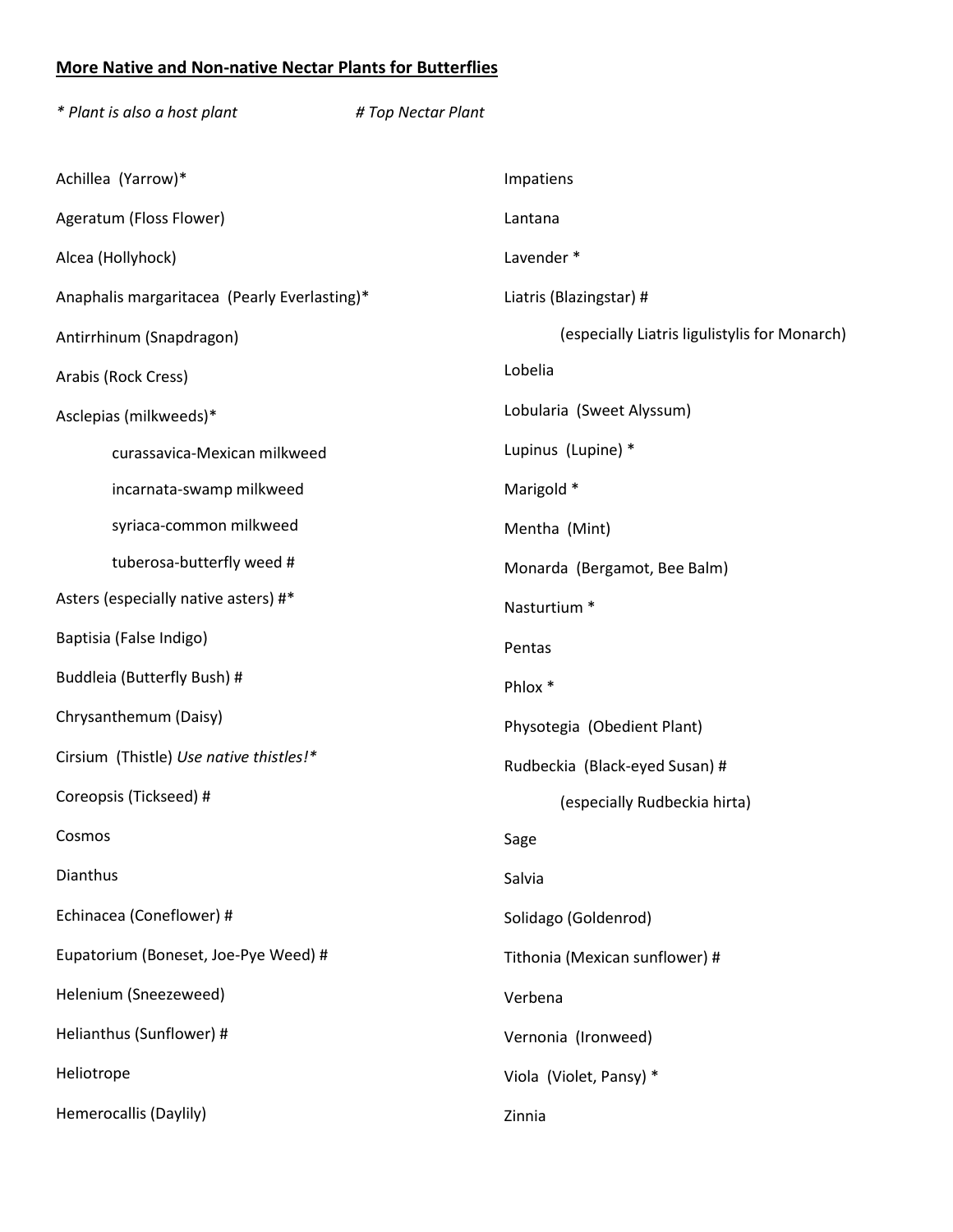## **Common Butterflies, their habitats, host plants and adult foods**

| <b>Butterfly</b>                  | Habitat                        | <b>Larval Food</b>                        | <b>Adult Food</b>                   |
|-----------------------------------|--------------------------------|-------------------------------------------|-------------------------------------|
| Monarch                           | Open fields, roadsides         | Milkweeds                                 | Nectar                              |
| Swallowtail, Black                | Open areas                     | Fennel, parsley, dill,<br>Queen Anne lace | Nectar-tall flowers, puddling       |
| Swallowtail, Tiger                | Moist wooded areas             | Aspen, Black cherry                       | Nectar-tall flowers, puddling       |
| <b>Red Admiral</b>                | Moist woods edges              | False nettle, nettles                     | Nectar, sap, fruit, dung            |
| Painted Lady                      | All open areas                 | Thistle                                   | Nectar                              |
| <b>American Painted</b><br>Lady   | Moist open areas               | Everlasting, pussytoes                    | Nectar, puddling                    |
| Fritillary-Meadow &<br>Variegated | Open, moist areas              | Violets                                   | Nectar, dung                        |
| Fritillary-<br>Great-spangled     | Open areas                     | Violets                                   | Nectar                              |
| Milbert's<br>Tortoiseshell        | Open areas near streams        | <b>Nettles</b>                            | Nectar, some sap and fruit          |
| <b>Mourning Cloak</b>             | Open areas                     | Aspen, birch, elm,<br>hackberry, willow   | Sap, fruit, puddling                |
| Comma                             | <b>Forested Areas</b>          | Hops, nettles, elms                       | Sap, carrion, fruit, dung           |
| <b>Question Mark</b>              | Open areas near forests        | Elms, hackberry, hops,<br>nettles         | Sap, carrion, fruit, dung, puddling |
| <b>Spring Azure</b>               | Fields, forests                | Dog wood, wild cherry,<br>meadowsweet     | Nectar, puddling                    |
| Pearl Crescent                    | Open areas                     | Asters                                    | Nectar, puddling                    |
| Northern Crescent                 | Open areas                     | Asters                                    | Nectar                              |
| <b>White Admiral</b>              | Birch, aspen forests           | Birches, aspens                           | Nectar, carrion, fruit, dung, sap   |
| Red-Spotted Purple                | Moist forests, willows         | Aspen, wild cherry,<br>poplars            | Nectar, carrion, fruit sap, dung    |
| Viceroy                           | Moist shrubby areas            | Willow, aspens                            | Nectar, sap, dung, puddling         |
| Common Wood nymph                 | Open grassy areas, woods edges | Grasses                                   | Plant juices, some nectar           |
| Little Wood satyr                 | Grassy woodlands               | Grasses                                   | Sap, rarely nectar                  |

Chart information mainly from: Stokes Butterfly Book by Donald & Lillian Stokes & Ernest Williams http://www.StokesBooks.com